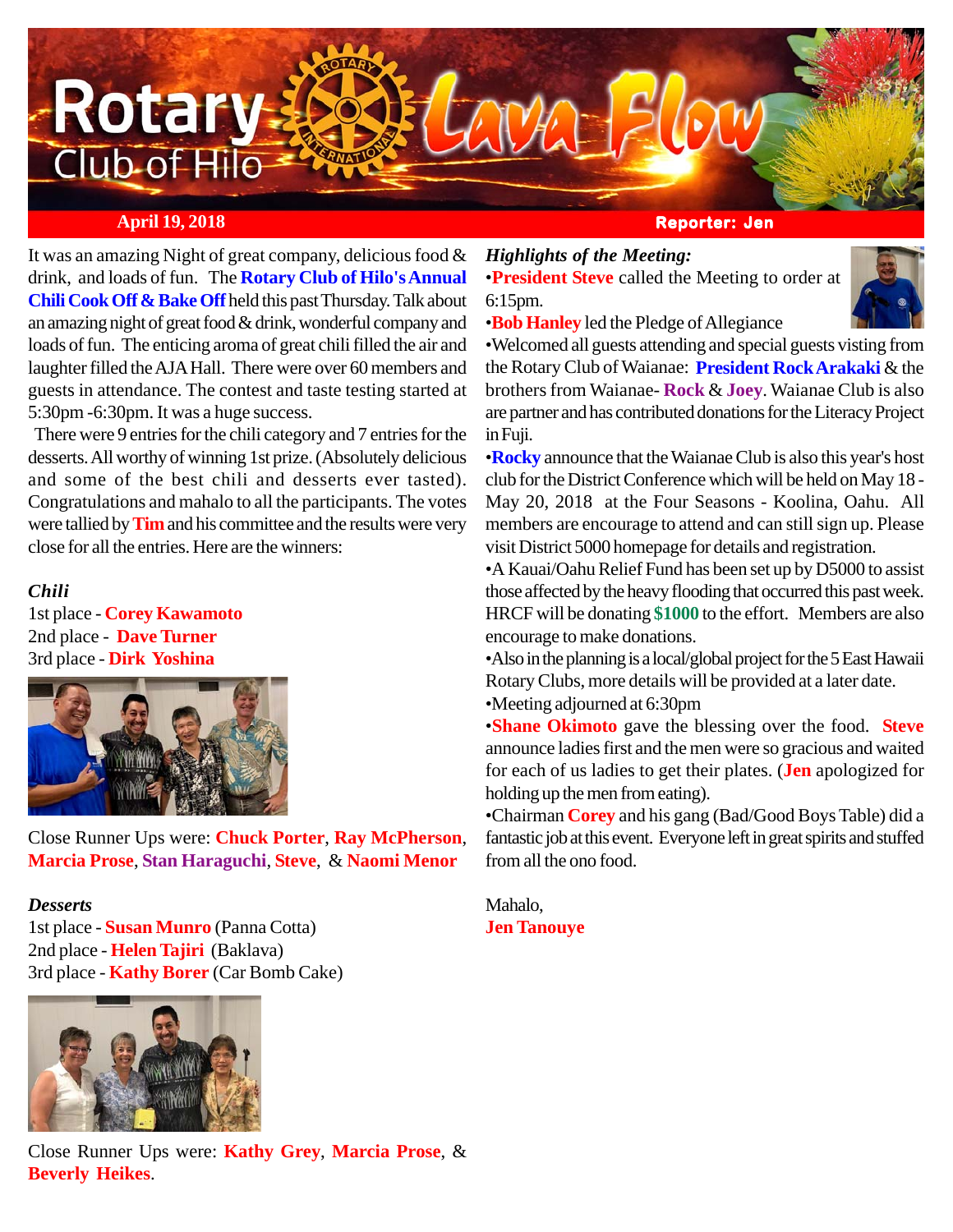#### *Birthdays:*

**Nosaka, Johnalyn** April 5 **Kusunoki, Alan** April 7 **Aoki, Toshi** April 8 **Brown, Tom** April 10 **Wong, Wally** April 11 **O'Brien, Sally** April 14 **Hanley, Bob** April 16 **Hanley, Joe** April 26 **Bicknell, Mary** April 28 **Prose, Marcia** April 28 **Dobbe, Alberta** April 29

#### *Club Anniversary:*

**Wallis, Sam** April 2, 1976 (42) **Shikuma, Craig** April 3, 1992 (26) **Kennedy, Biff** April 12, 2013 (5) **Porter, Gay** April 12, 1991 (27) **Carter, Gerard** April 16, 1993 (25) **Heikes, Beverly** April 28, 2017 (1) **Mates, Reese** April 29, 2008 (10)

#### *Announcements:*

**April 27 - Jeff Gray / Netcom Enterprises Cyber Security May 2 - Member's Mixer May 4 - No Meeting May 26 - "Hoe Down at the Porter's) June 7 - Installation Event June 9 - No Meeting**

#### *Rotary Club of Hilo Board of Directors* **2017 – 2018:**

- President **Steve Handy, Jr.**
- Past President **Randy Hart**
- President Elect **Keith Okamoto**
- Vice President **Mitch Dodo**
- Co-Secretary **Treena Breyfogle**
- Co-Secretary **Jan Tanouye**
- Treasurer **Corey Kawamoto**
- Sergeant at Arms **Shane Okimoto**
- Rotary Foundations **Malcolm Chun**
- Membership **Connie Ichinose**
- Public Relations **Marcia Prose**
- International Service **Stew Hussey**
- Community Service **Wally Wong**
- Vocational Service **Bobby Stivers-Apiki**
- Club Service **Kui Costa**
- New Generations **Gail Takaki Foundation Chairpersons:**
- 
- Hilo Rotary Club Foundation **Tim Beatty**
- The Rotary Foundation **Malcolm Chun** • Hawaii Rotary Youth Foundation – **Mitchell Dodo**

























Photographer:**Kerry Glass**